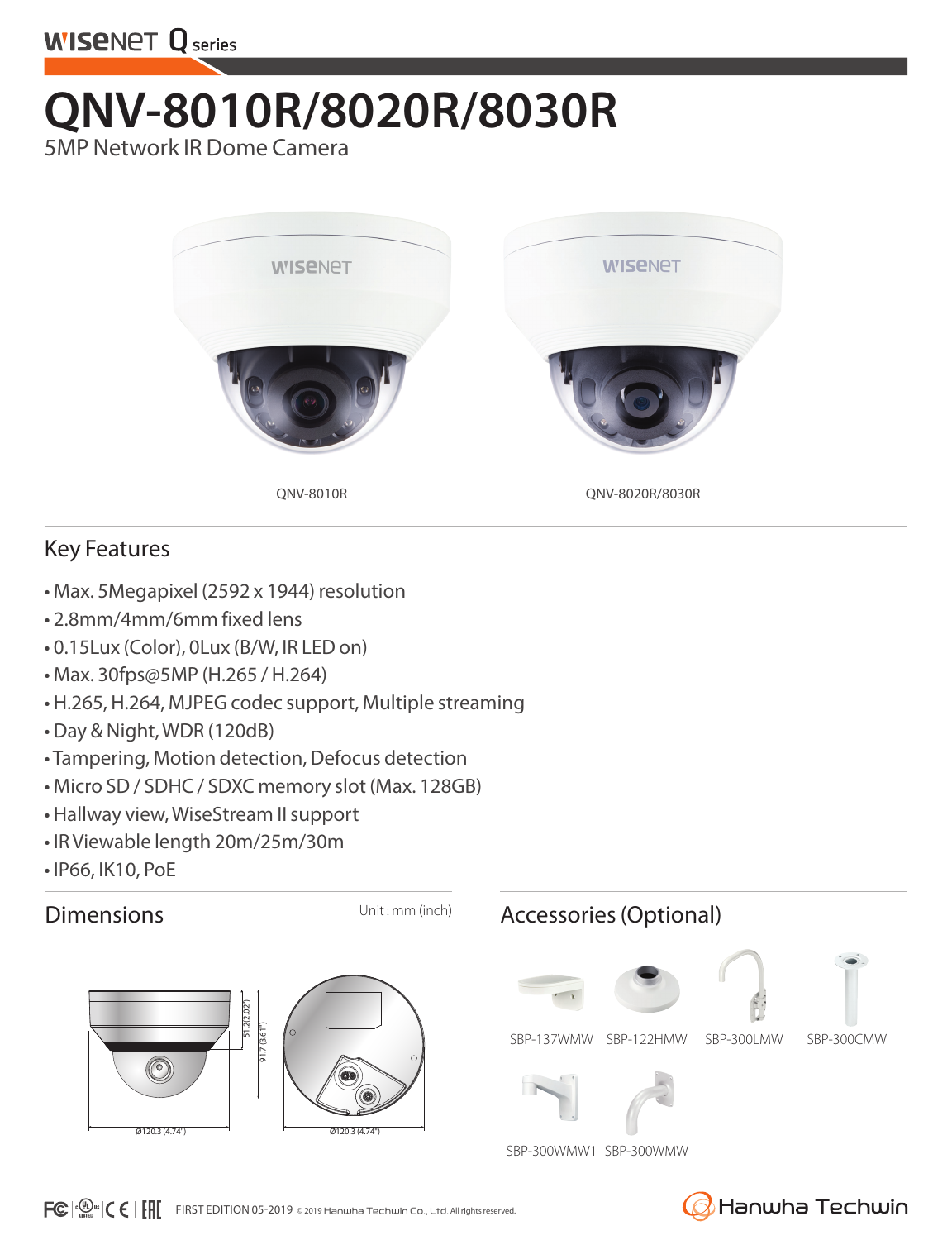**WISENET Q** series

|                                          | <b>QNV-8010R</b>                                                                                                                                                                      | <b>ONV-8020R</b>                                                                    | <b>QNV-8030R</b>                                                                      |  |  |
|------------------------------------------|---------------------------------------------------------------------------------------------------------------------------------------------------------------------------------------|-------------------------------------------------------------------------------------|---------------------------------------------------------------------------------------|--|--|
| <b>VIDEO</b>                             |                                                                                                                                                                                       |                                                                                     |                                                                                       |  |  |
| <b>Imaging Device</b>                    | 1/2.8" 5MP CMOS                                                                                                                                                                       |                                                                                     |                                                                                       |  |  |
| <b>Effective Pixels</b>                  | 2592(H) x 1944(V)                                                                                                                                                                     |                                                                                     |                                                                                       |  |  |
| Min. Illumination                        | Color: 0.15Lux (F2.0, 1/30sec)<br>BW: 0Lux (IR LED on)                                                                                                                                | BW: 0Lux (IR LED on)                                                                | Color: 0.15Lux (F1.6, 1/30sec) Color: 0.15Lux (F2.0, 1/30sec)<br>BW: 0Lux (IR LED on) |  |  |
| <b>Video Out</b>                         |                                                                                                                                                                                       | CVBS: 1.0 Vp-p / 75 $\Omega$ composite, 720 x 480(N), 720 x 576(P) for installation |                                                                                       |  |  |
| <b>LENS</b>                              |                                                                                                                                                                                       |                                                                                     |                                                                                       |  |  |
| <b>Focal Length (Zoom Ratio)</b>         | 2.8mm fixed focal                                                                                                                                                                     | 4.0mm fixed focal                                                                   | 6.0mm fixed focal                                                                     |  |  |
| <b>Max. Aperture Ratio</b>               | F <sub>2.0</sub>                                                                                                                                                                      | F1.6                                                                                | F2.0                                                                                  |  |  |
| <b>Angular Field of View</b>             | $H: 104.7^{\circ}/V: 76.5^{\circ}/D: 136.0^{\circ}$                                                                                                                                   | H:79.8°/V:58.1°/D:105.9°                                                            | $H: 49.4^{\circ}/V: 37.4^{\circ}/D: 61.0^{\circ}$                                     |  |  |
| <b>Focus Control</b>                     | Fixed                                                                                                                                                                                 |                                                                                     |                                                                                       |  |  |
| PAN / TILT / ROTATE                      |                                                                                                                                                                                       |                                                                                     |                                                                                       |  |  |
| Pan / Tilt / Rotate Range                | $0^{\circ}$ ~350 $^{\circ}$ / 0 $^{\circ}$ ~67 $^{\circ}$ / 0 $^{\circ}$ ~355 $^{\circ}$                                                                                              |                                                                                     |                                                                                       |  |  |
| <b>OPERATIONAL</b>                       |                                                                                                                                                                                       |                                                                                     |                                                                                       |  |  |
| <b>IR Viewable Length</b>                | 20m (65.62ft)                                                                                                                                                                         | 25m (82.02ft)                                                                       | 30m (98.42ft)                                                                         |  |  |
| <b>Camera Title</b>                      | Displayed up to 85 characters                                                                                                                                                         |                                                                                     |                                                                                       |  |  |
| Day & Night                              | Auto (ICR)                                                                                                                                                                            |                                                                                     |                                                                                       |  |  |
| <b>Backlight Compensation</b>            | <b>BLC, WDR, SSDR</b>                                                                                                                                                                 |                                                                                     |                                                                                       |  |  |
| <b>Wide Dynamic Range</b>                | 120dB                                                                                                                                                                                 |                                                                                     |                                                                                       |  |  |
| <b>Digital Noise Reduction</b>           | <b>SSNR</b>                                                                                                                                                                           |                                                                                     |                                                                                       |  |  |
| <b>Motion Detection</b>                  | 4ea, polygonal zones                                                                                                                                                                  |                                                                                     |                                                                                       |  |  |
| <b>Privacy Masking</b>                   | 6ea, rectangular zones                                                                                                                                                                |                                                                                     |                                                                                       |  |  |
| <b>Gain Control</b>                      | Low / Middle / High                                                                                                                                                                   |                                                                                     |                                                                                       |  |  |
| <b>White Balance</b>                     | ATW / AWC / Manual / Indoor / Outdoor                                                                                                                                                 |                                                                                     |                                                                                       |  |  |
| <b>LDC</b>                               | Support                                                                                                                                                                               |                                                                                     |                                                                                       |  |  |
| <b>Electronic Shutter Speed</b>          | Minimum / Maximum / Anti flicker (1/5~1/12,000sec)                                                                                                                                    |                                                                                     |                                                                                       |  |  |
| <b>Video Rotation</b>                    | Flip, Mirror, Hallway view (90°/270°)                                                                                                                                                 |                                                                                     |                                                                                       |  |  |
| <b>Analytics</b>                         | Defocus detection, Directional detection, Motion detection, Enter/Exit, Tampering, Virtual line                                                                                       |                                                                                     |                                                                                       |  |  |
| Alarm I/O                                | Input 1ea / Output 1ea                                                                                                                                                                |                                                                                     |                                                                                       |  |  |
| <b>Alarm Triggers</b>                    | Analytics, Network disconnect, Alarm input                                                                                                                                            |                                                                                     |                                                                                       |  |  |
| <b>Alarm events</b>                      | File upload via FTP and e-mail, Notification via e-mail,<br>SD/SDHC/SDXC or NAS recording at event triggers, Alarm output                                                             |                                                                                     |                                                                                       |  |  |
| <b>NETWORK</b>                           |                                                                                                                                                                                       |                                                                                     |                                                                                       |  |  |
| <b>Ethernet</b>                          | RJ-45 (10/100BASE-T)                                                                                                                                                                  |                                                                                     |                                                                                       |  |  |
| <b>Video Compression</b>                 | H.265/H.264: Main/High, MJPEG                                                                                                                                                         |                                                                                     |                                                                                       |  |  |
| <b>Resolution</b>                        | 2592 x 1944, 1920 x 1080, 1280 x 960, 1280 x 720, 800 x 600, 800 x 448, 720 x 576, 720 x 480,<br>640 x 480, 640 x 360                                                                 |                                                                                     |                                                                                       |  |  |
| <b>Max. Framerate</b>                    | H.265/H.264: Max. 30fps/25fps (60Hz/50Hz) / MJPEG: Max. 15fps/12fps (60Hz/50Hz)                                                                                                       |                                                                                     |                                                                                       |  |  |
| <b>Smart Codec</b>                       | WiseStream II                                                                                                                                                                         |                                                                                     |                                                                                       |  |  |
| <b>Video Quality Adjustment</b>          | H.264/H.265 : Target bitrate level control<br>MJPEG: Quality level control                                                                                                            |                                                                                     |                                                                                       |  |  |
| <b>Bitrate Control</b>                   | H.264/H.265: CBR or VBR / MJPEG: VBR                                                                                                                                                  |                                                                                     |                                                                                       |  |  |
| <b>Streaming</b>                         | Unicast (6 users) / Multicast / Multiple streaming (Up to 3 profiles)                                                                                                                 |                                                                                     |                                                                                       |  |  |
| Protocol                                 | IPv4, IPv6, TCP/IP, UDP/IP, RTP(UDP), RTP(TCP), RTCP, RTSP, NTP, HTTP, HTTPS, SSL/TLS, DHCP, FTP,<br>SMTP, ICMP, IGMP, SNMPv1/v2c/v3(MIB-2), ARP, DNS, DDNS, QoS, UPnP, Bonjour, LLDP |                                                                                     |                                                                                       |  |  |
| <b>Security</b>                          | HTTPS(SSL) login authentication, Digest login authentication, IP address filtering,<br>User access log, 802.1X authentication (EAP-TLS, EAP-LEAP)                                     |                                                                                     |                                                                                       |  |  |
| <b>Edge Storage</b>                      | Micro SD/SDHC/SDXC 1slot 128GB                                                                                                                                                        |                                                                                     |                                                                                       |  |  |
| <b>Application Programming Interface</b> | ONVIF Profile S/G/T<br><b>SUNAPI (HTTP API)</b><br>Wisenet open platform                                                                                                              |                                                                                     |                                                                                       |  |  |
| Webpage Language                         | English, Korean, Chinese, French, Italian, Spanish, German, Japanese, Russian, Swedish,<br>Portuguese, Czech, Polish, Turkish, Dutch                                                  |                                                                                     |                                                                                       |  |  |